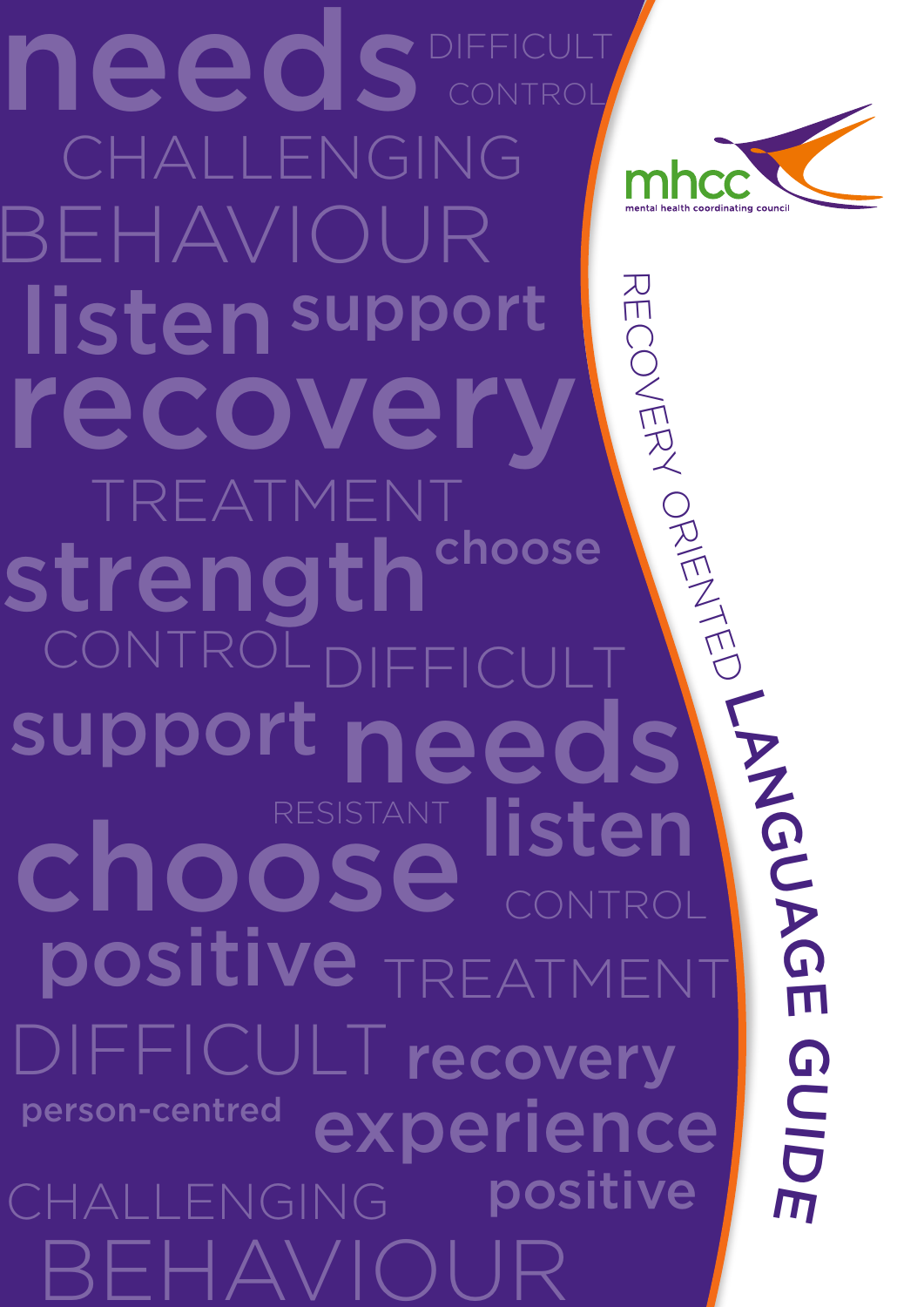

PO Box 668 Rozelle NSW 2039

- T 02 9555 8388
- F 02 9810 8145
- E info@mhcc.org.au
- W www.mhcc.org.au

First edition - Recovery Oriented Language Guide © Mental Health Coordinating Council 2013

This guide has been made possible with the support of the NSW Ministry of Health.



For further information please contact the Mental Health Coordinating Council info@mhcc.org.au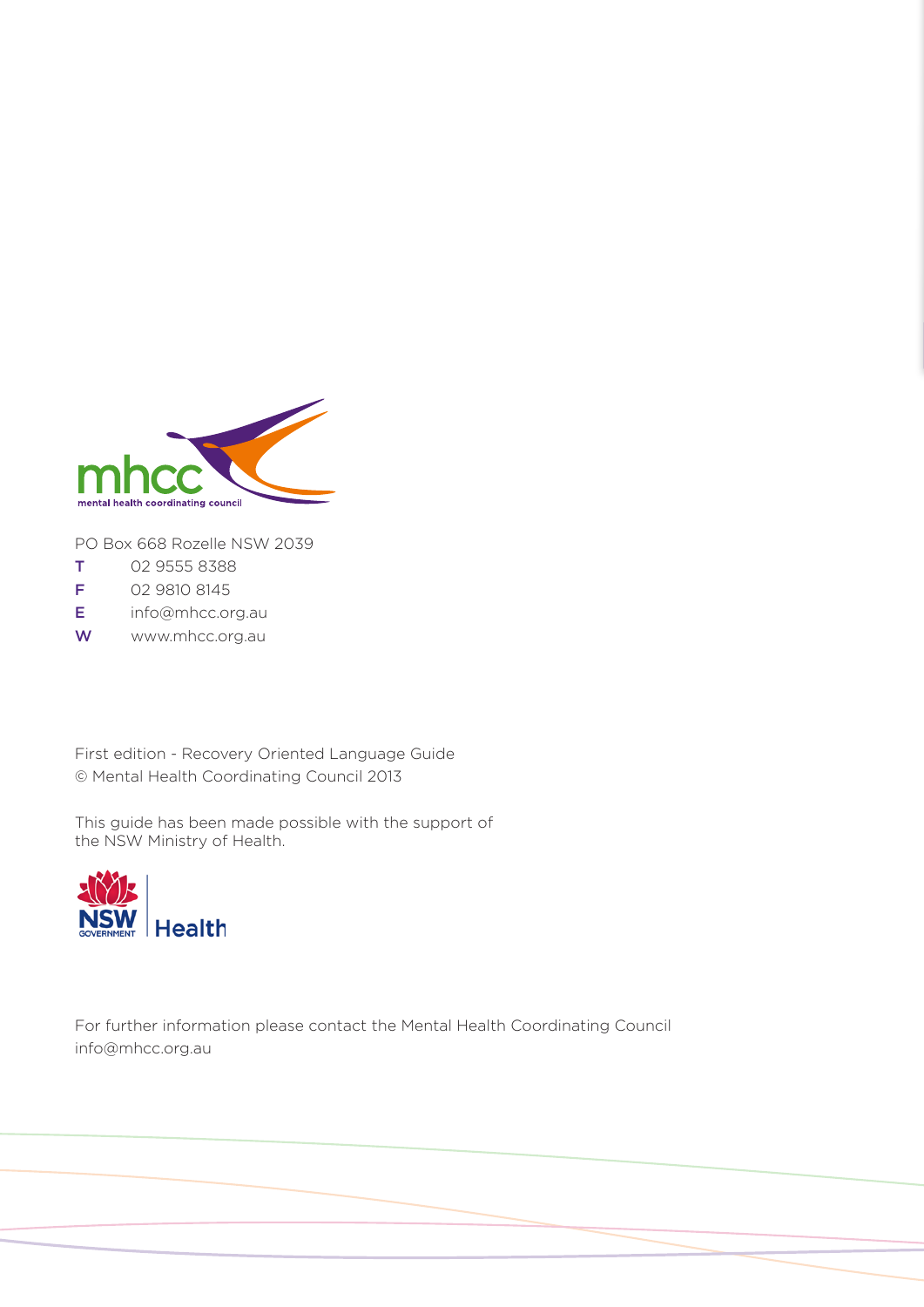## MHCC Recovery Oriented Language Guide

*"Words are important. The language we use and the stories we tell have great significance to all involved. They carry a sense of hope and possibility or can be associated with a sense of pessimism and low expectations, both of which can influence personal outcomes".1*

The Mental Health Coordinating Council (MHCC) has developed this *Recovery Oriented Language Guide* because language matters in mental health. We must use words that convey hope and optimism and that support, and promote a culture that supports, recovery.2

People with psychosocial disabilities are amongst some of the most marginalised in the Australian community and many live with poverty, discrimination and social isolation as a normal part of their lives.<sup>3</sup> The words that we use when speaking with people are a critical tool to ensure that all we are able to engage with and effectively respond to issues of prejudice, stigma and discrimination, which can erode human rights and result in disadvantage and social exclusion.

The terms psychosocial and psychiatric disability are often used interchangeably. Psychosocial disability is now the preferred term and it is used by the United Nations Convention on the Rights of People with Disabilities as it acknowledges the often devastating impacts on – for example – housing, employment and relationships that people affected by mental illness/distress can experience.<sup>4</sup>

Development of the Language Guide has been informed by a number of sources including: current literature on recovery orientated practice; conversations with people working in the mental health sector; and, most importantly, the voices of people with lived experience of mental illness and recovery.

The Language Guide underpins *MHCC's Organisation Builder (MOB) Policy Resource* and organisations providing recovery oriented and trauma-informed services to people affected by mental/emotional distress are encouraged to also adopt it.

The MOB Policy Resource makes available more than 200 policies, procedures and other supporting documents to help improve the quality and effectiveness of recovery oriented service delivery, including a template for this Language Guide that might be adopted for use within your organisation. The Language Guide template is available as a complement to the "Valued Status Policy" in the "Prevention and Promotion" category of the MOB Policy Resource.

The MOB Policy Resource can be accessed at the MHCC website: http://mob.mhcc.org.au

<sup>1</sup> Devon Partnership Trust and Torbay Care Trust (2008, p. 2).<br>2 Department of Health and Ageing (2012)

<sup>2</sup> Department of Health and Ageing (2012).

<sup>3</sup> National Mental Health Consumer & Carer Forum (NMHCCF, 2011).

<sup>4</sup> United Nations General Assembly (2006).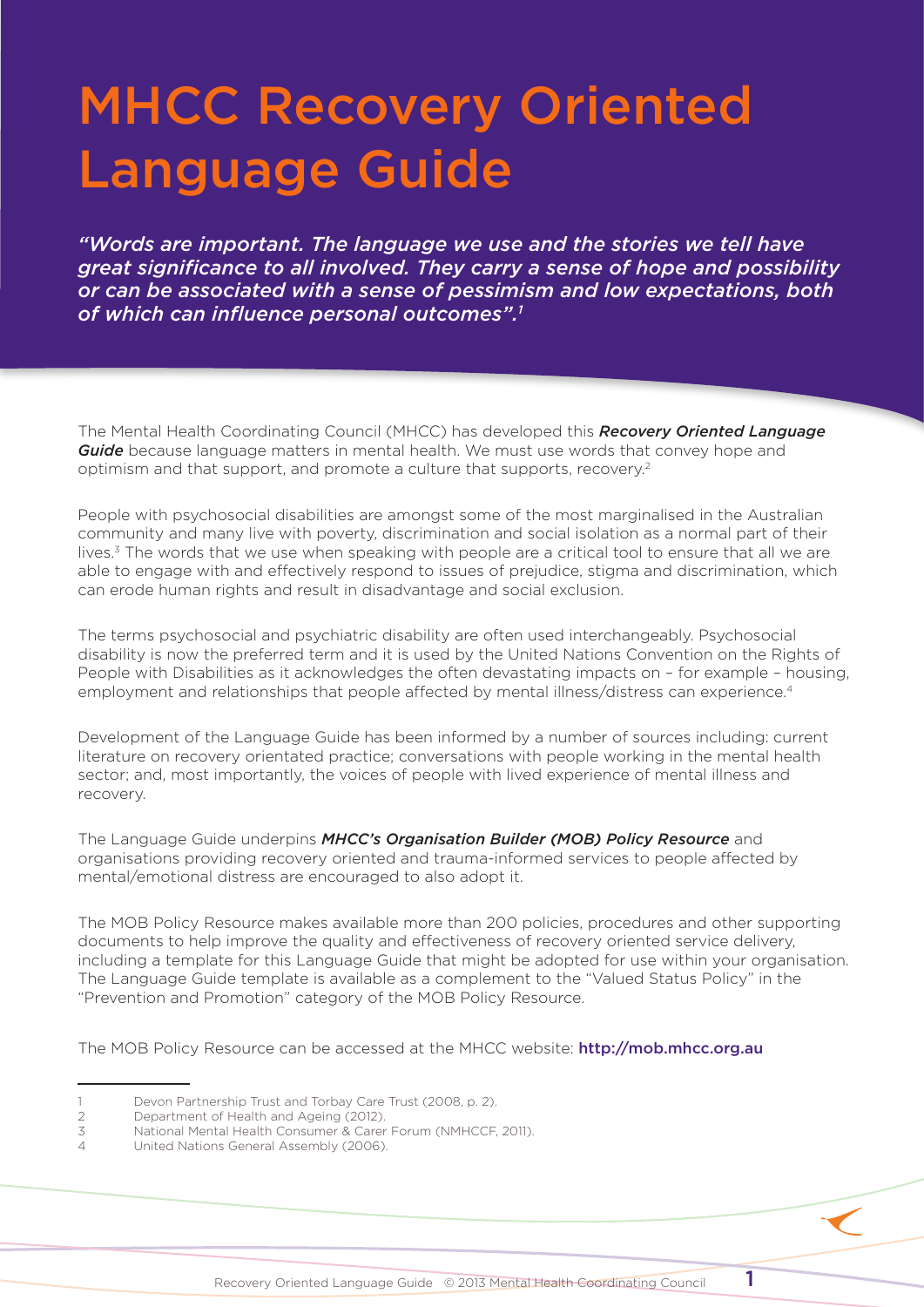## Guidelines for Recovery Oriented Languages

#### General Principles

#### Our language:

- Represents the meanings we have constructed from experience
- **Prompts attitudes, expectations and actions**
- Should always reflect unconditional positive regard for people.

We may be unaware of the impact our words have on our attitudes as well as upon those around us.

The words we choose reflect our attitudes; that we do (or do not) truly value people, believe in and genuinely respect them.

None of us should be defined by our difficulties or diagnoses, or by any single aspect of who we are; we are people first and foremost.

#### Our language needs to be:

- **Respectful**
- Non-judgemental
- Clear and understandable
- Free of jargon, confusing data, and speculation
- Carrying a sense of commitment, hope and presenting the potential for opportunity.

#### We need to give thought to:

- How our language is read/heard by the person to whom we are referring, and could positively contribute to their health and wellbeing (or otherwise)
- What meanings we present to people to live by.

#### Our language conveys thoughts, feelings, facts and information, but beyond that, we need to ask ourselves questions like:

What else am I saying?

- How will someone else read/hear this?
- Do I give a sense of commitment, hope and present opportunity or a sense of pessimism?
- Do I convey an awareness and expectation of recovery?
- 

<sup>5</sup> Adapted from Roberts and Thekkepalakkal (2009).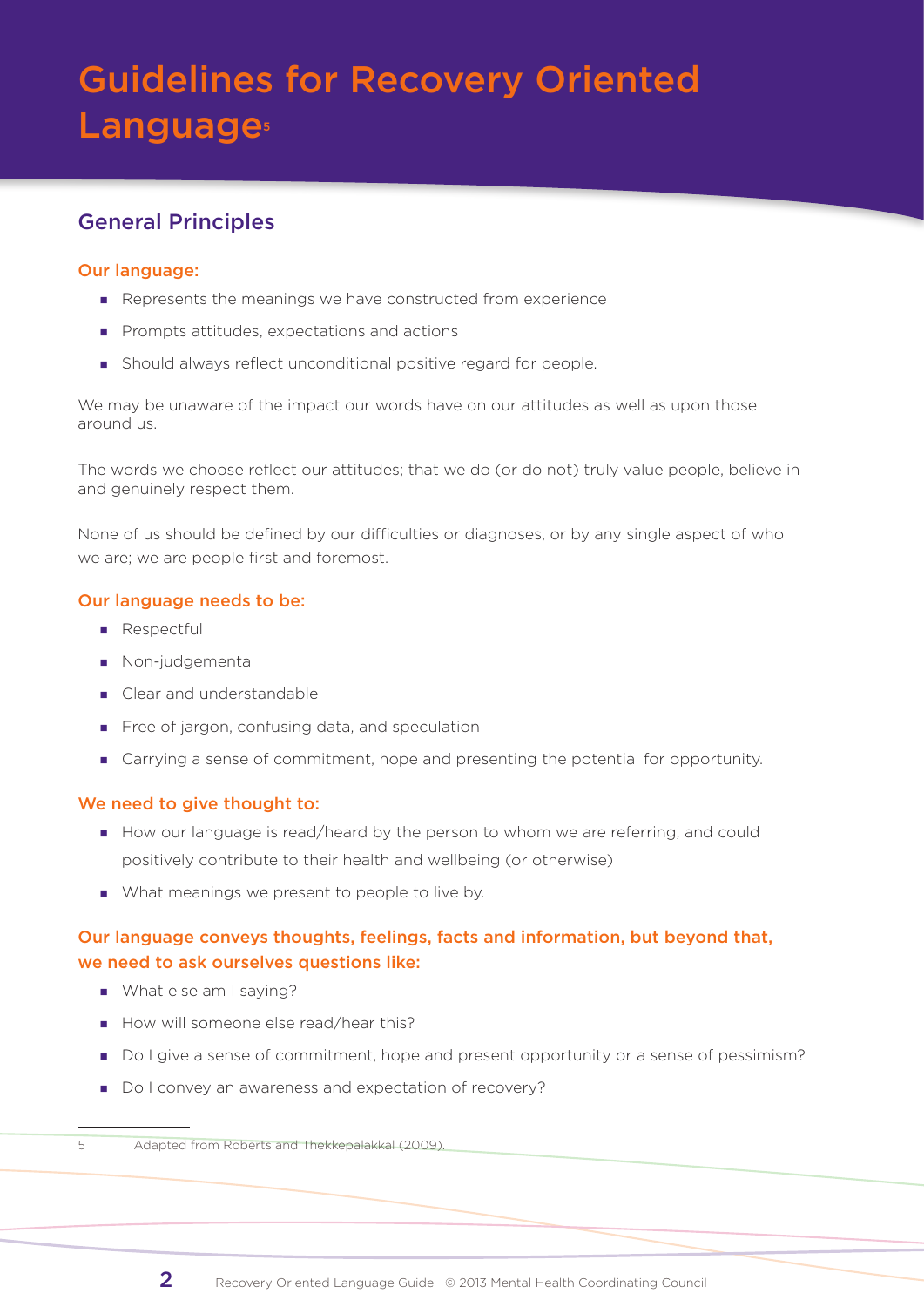#### Some General Guidelines<sup>6</sup>

| DC                                                                                                                      | <b>DON'T</b>                                                                                                                                                                                                                                                                                                                                           |
|-------------------------------------------------------------------------------------------------------------------------|--------------------------------------------------------------------------------------------------------------------------------------------------------------------------------------------------------------------------------------------------------------------------------------------------------------------------------------------------------|
| DO put people first:                                                                                                    | <b>DON'T</b> label people:                                                                                                                                                                                                                                                                                                                             |
| DO say "person with mental illness".                                                                                    | DON'T say "he/she is mentally ill".                                                                                                                                                                                                                                                                                                                    |
| DO say "a person diagnosed with ".                                                                                      | <b>DON'T</b> define the person by their struggle or<br>distress.                                                                                                                                                                                                                                                                                       |
|                                                                                                                         | <b>DON'T</b> equate the person's identity with a<br>diagnosis.<br>Very often there is no need to mention a<br>diagnosis at all. It is sometimes helpful to use<br>the term "a person diagnosed with", because<br>it shifts the responsibility for the diagnosis to<br>the person making it, leaving the individual<br>the freedom to accept it or not. |
| <b>DO</b> emphasise abilities.<br><b>DO</b> focus on what is strong.<br>i.e., the person's strengths, skills & passions | <b>DON'T</b> emphasise limitations.<br><b>DON'T</b> focus on what is (in your mind) wrong.                                                                                                                                                                                                                                                             |
| DO use language that conveys hope and<br>optimism that supports, and promotes a<br>culture that supports, recovery.     | <b>DON'T</b> use condescending, patronising,<br>tokenistic, intimidating or discriminating<br>language. <sup>7</sup>                                                                                                                                                                                                                                   |
|                                                                                                                         | <b>DON'T</b> sensationalise a mental illness.<br>This means not using terms such as<br>"afflicted with", "suffers from", or "is a<br>victim of".                                                                                                                                                                                                       |
|                                                                                                                         | <b>DON'T</b> portray successful people with<br>mental illness as superhuman.<br>This carries the assumption that it is rare for<br>people with mental illness to achieve great<br>things.                                                                                                                                                              |
| <b>DO</b> enquire as to how the person would like to<br>be addressed.                                                   | <b>DON'T</b> presume that a person wants to be<br>called by a particular term (e.g., consumer or<br>client) and check whether by their family or first<br>name (e.g., Ms Smith or Kylie).                                                                                                                                                              |
|                                                                                                                         |                                                                                                                                                                                                                                                                                                                                                        |

6 Adapted from Wahl (2010).

7 Burge, M. (2010).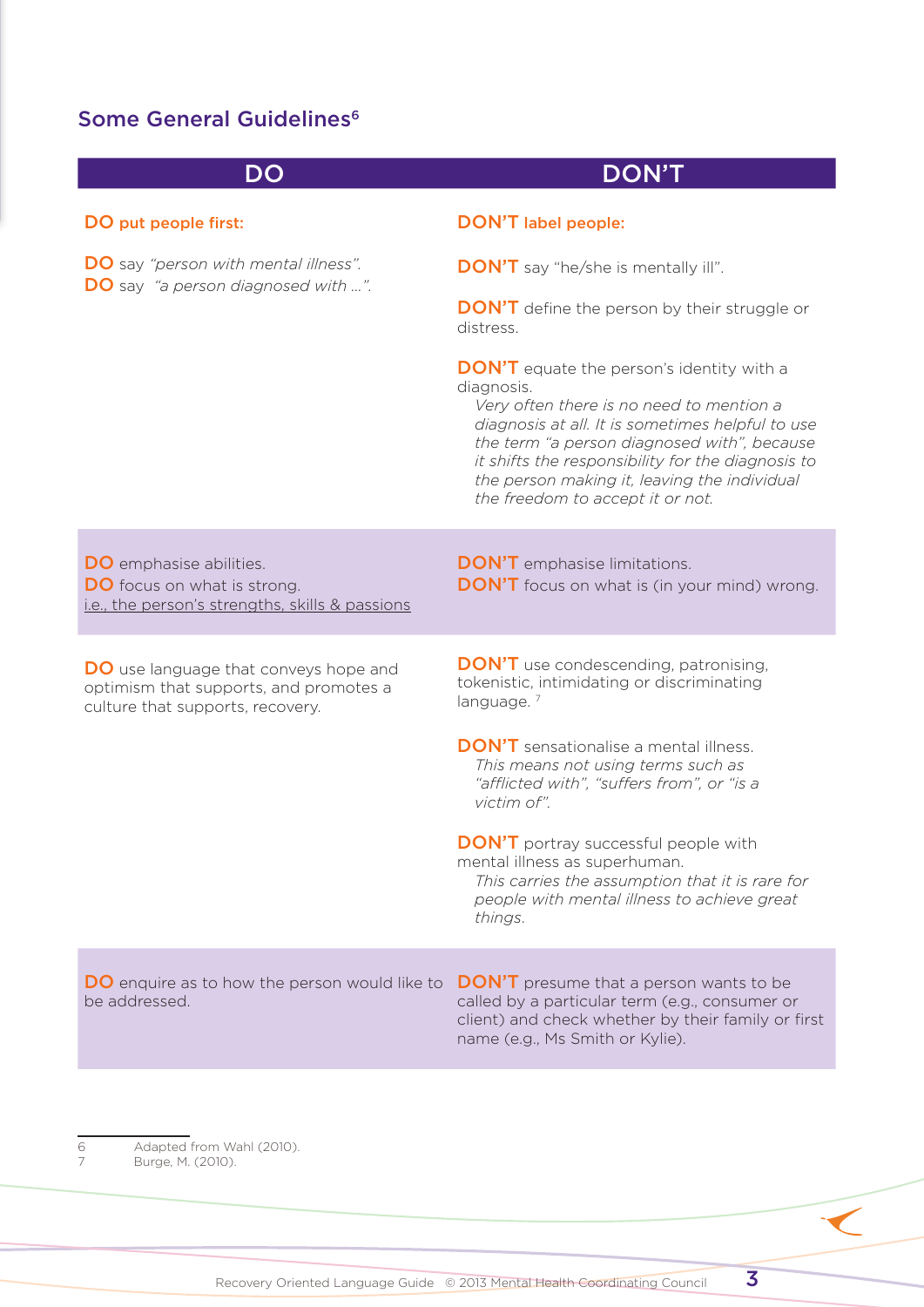#### Language promoting acceptance, hope, respect & uniqueness<sup>8</sup>



#### Outdated and worn-out words

| Language for Acceptance, Hope,<br><b>Respect &amp; Uniqueness</b>                                                                                                                  | <b>Worn-out Words</b>                                                                                                |
|------------------------------------------------------------------------------------------------------------------------------------------------------------------------------------|----------------------------------------------------------------------------------------------------------------------|
| Kylie does not have an illness/disability                                                                                                                                          | Kylie is normal                                                                                                      |
| Sam lives with/has a mental illness<br>Sam has schizophrenia<br>٠<br>Sam has been diagnosed with bipolar disorder<br>٠<br>Sam has experienced anorexia<br>Sam is a person with/who | Sam is mentally ill<br>٠<br>Sam is schizophrenic<br>Sam is a bipolar<br>٠<br>Sam is an anorexic<br>Sam is            |
| Kylie is having a rough time<br>×.<br>Kylie is having difficulty with her recommended<br>$\mathcal{L}_{\mathcal{A}}$<br>medication<br>Kylie is experiencing                        | Kylie is decompensating<br>$\overline{\phantom{a}}$<br>Kylie is resistant/non-compliant<br>with her meds<br>Kylie is |
| Sam is trying really hard to get his needs met<br>Sam may need to work on more effective ways of<br>٠<br>getting his needs met                                                     | Sam is manipulative<br>٠<br>Sam has challenging/complex<br>$\blacksquare$<br>behaviours                              |
| Kylie is choosing not to<br>Kylie would rather<br>Kylie is looking for other options                                                                                               | Kylie is non-compliant<br>Kylie has poor/no insight                                                                  |
| Sam is excited about the plan we've developed<br>together<br>Sam is working hard towards the goals he has set                                                                      | Sam is very compliant/manageable<br>Sam has insight                                                                  |
| Kylie chooses not to<br>Kylie prefers not to<br>Kylie seems unsure about                                                                                                           | Kylie is resistant to treatment<br>Kylie is treatment resistant                                                      |

8 Adapted from Wahl (2010).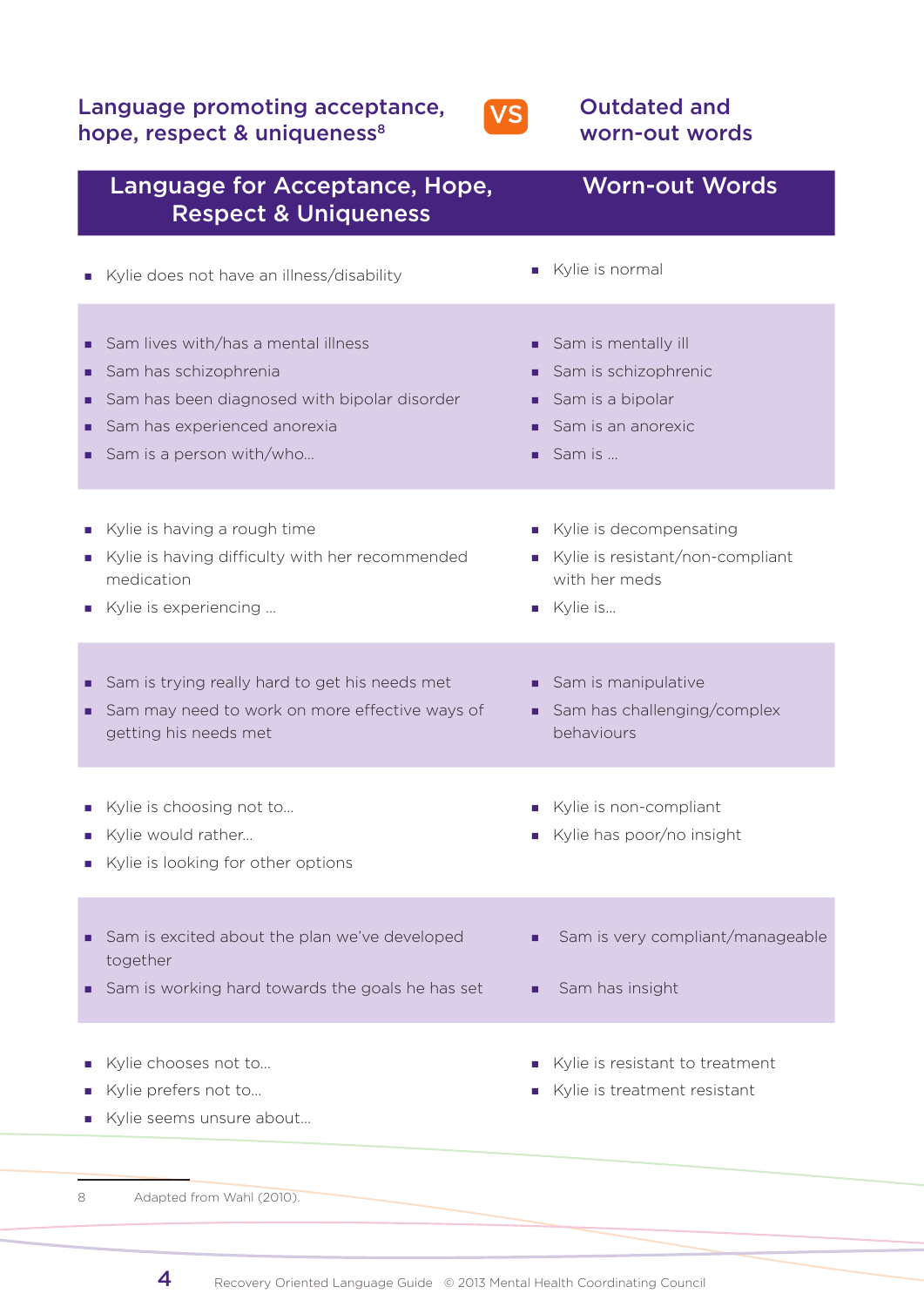|        | Language for Acceptance, Hope,<br><b>Respect &amp; Uniqueness</b>                                                                                                                                        |         | <b>Worn-out Words</b>                                                                                                                                                    |
|--------|----------------------------------------------------------------------------------------------------------------------------------------------------------------------------------------------------------|---------|--------------------------------------------------------------------------------------------------------------------------------------------------------------------------|
|        | Sam is really good at                                                                                                                                                                                    |         | Sam is high functioning                                                                                                                                                  |
| $\sim$ | Kylie has a tough time taking care of herself<br>Kylie has a tough time learning new things<br>Kylie is still early in her recovery journey                                                              |         | Kylie is low functioning                                                                                                                                                 |
| ٠      | Sam tends to (describe actions, e.g., hit people) when<br>he is upset<br>Sam sometimes kicks people when he is hearing<br>voices                                                                         | п.<br>٠ | Sam is dangerous<br>Sam has challenging/high risk<br>behaviour/s<br>Sam is high risk                                                                                     |
|        | Kylie is experiencing co-existing mental health and<br>substance use/abuse problems                                                                                                                      |         | Kylie is dually diagnosed<br>Kylie has comorbidities<br>Kylie is MICA/MISA (mentally ill<br>chemically abusing, mentally ill<br>substance abusing)<br>Kylie is an addict |
| ٠      | Sam doesn't seem ready to go back to work<br>Sam is not in an environment that motivates him<br>Sam is working on finding his motivation<br>Sam has not yet found anything that sparks his<br>motivation |         | Sam is unmotivated<br>Sam is not engaged/does not want<br>to be engaged<br>Sam isolates                                                                                  |
|        | Kylie has a lot of energy right now<br>Kylie hasn't slept in three days                                                                                                                                  |         | Kylie is manic                                                                                                                                                           |
|        | Sam is experiencing a lot of fear<br>Sam is worried that his neighbours want to hurt him                                                                                                                 |         | Sam is paranoid<br>Sam is delusional                                                                                                                                     |

5

 $\left\langle \right\rangle$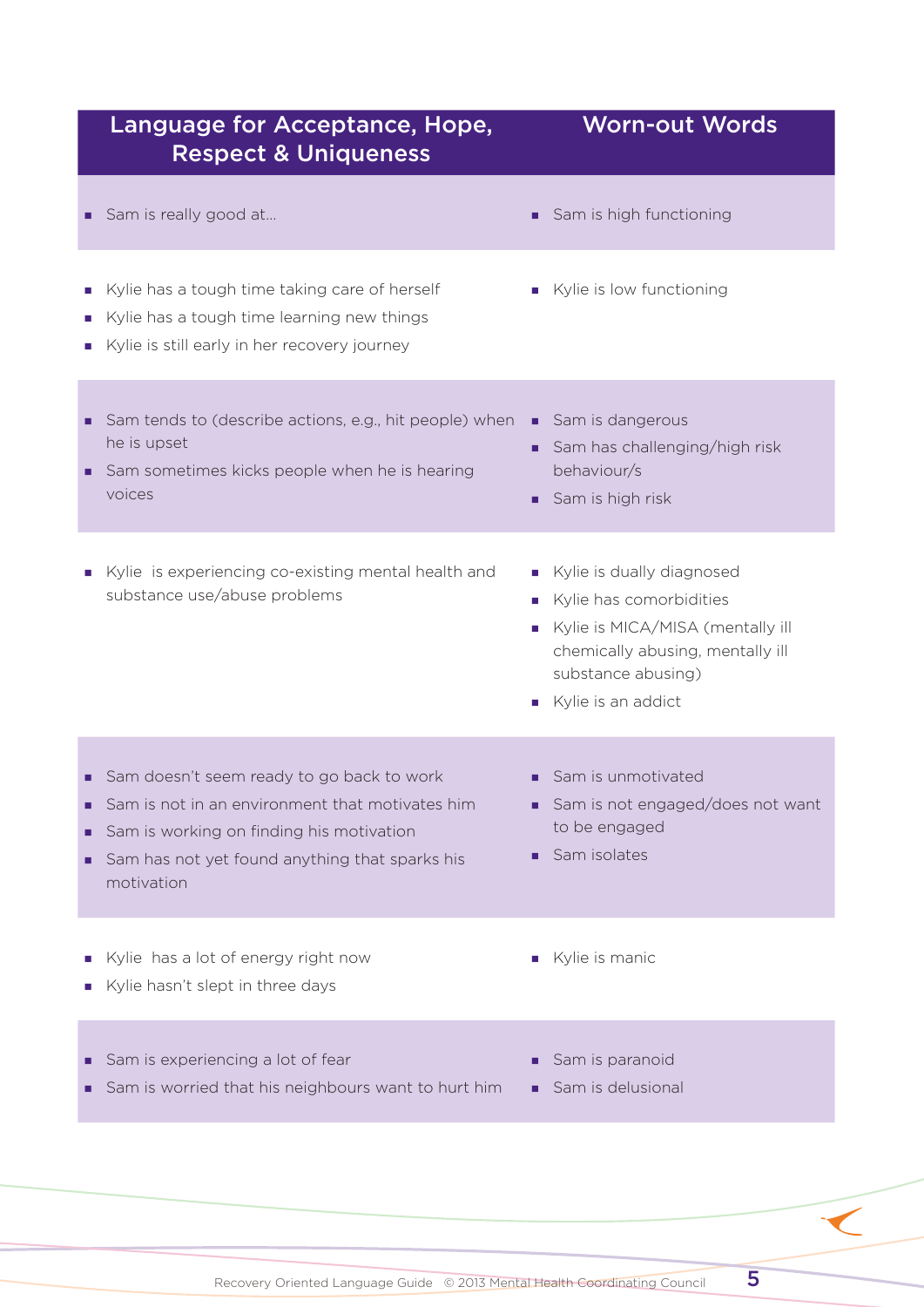| Language for Acceptance, Hope,<br><b>Respect &amp; Uniqueness</b>                                                                                                                                                                           | <b>Worn-out Words</b>                                                                                          |
|---------------------------------------------------------------------------------------------------------------------------------------------------------------------------------------------------------------------------------------------|----------------------------------------------------------------------------------------------------------------|
| Kylie has been working towards recovery for a long<br>$\overline{\phantom{a}}$<br>time<br>Kylie has experienced depression for many years<br>o,                                                                                             | Kylie has a chronic mental illness<br>Kylie is chronic<br>Kylie will never recover                             |
| Sam and I aren't quite on the same page<br>It is challenging for me to work with Sam<br>■                                                                                                                                                   | Sam is very difficult<br>Sam has challenging behaviour<br>Sam won't engage with services                       |
| If worn-out words are used to describe people's<br>attempts to reclaim some shred of power while being<br>serviced by a system that may try to control them then<br>important opportunities to support a person's recovery<br>will be lost. | Manipulative<br>Grandiose<br>In denial<br><b>COL</b><br>Passive aggressive<br>Self-defeating<br>- Oppositional |

*The person is trying to get their needs met - or has a perception or opinion different from, or not shared by, others - and their actions are not yet effectively bringing*  Mentally impaired *them to the result they want.*

- **Depositional**
- **Personality disordered**
- 

#### Talking About Suicide<sup>9</sup>

Suicide is not a crime. We now live in a time when we seek to understand people who have suicidal thoughts, feelings and behaviours, and the language we use assists in this.

#### Appropriate Words Worn-out Words

- Died by suicide
- **Suicided**
- **Ended his/her life, took his/her own life**
- Non-fatal attempt at suicide
- Attempt to end his/her own life

- Committed suicide
- Successful suicide
- Completed suicide
- Failed attempt at suicide
- **Unsuccessful suicide**

9 Beaton, S. Forster P. and Maple M. (2013).

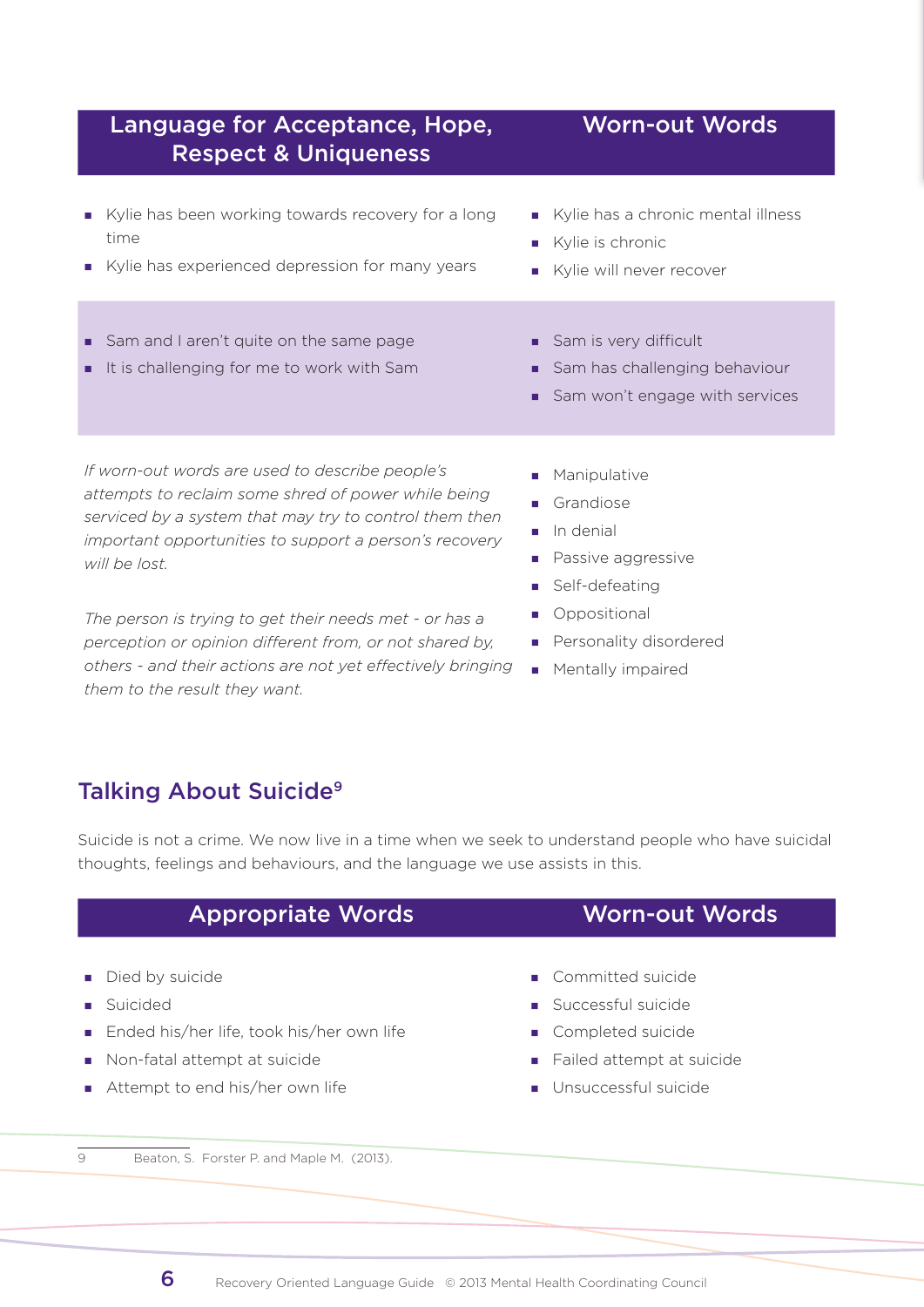## Specific Guidelines

- 1. Speak or write about a person with an illness, psychosocial disability, problem and/or difficulty; not about a disorder, diagnosis, symptom/s and/or case.
- 2. Include a description of a person's strengths and resources alongside difficulties.
- 3. Where applicable, explicitly own words and concepts such as diagnosis or assessment as *from a medical/service provider opinion/perspective* rather than as a pronouncement of universal truth.
- 4. Record people's progress and their efforts and engagement with their own recovery.
- 5. Where there are different views between the person writing a letter/report and the person, it is important to:
	- **n** include recognition of that awareness
	- **describe their viewpoint in their own words and**
	- describe how their viewpoint contrasts with the author's.

For example, *"whereas I think ... I'm aware that Sam has a very different point of view and considers/stated that ..."* 

- Note directions for negotiating these differences
- **6.** Express "shortfalls" as work or progress still to be achieved.
- **7.** Record the person's own hopes or ambitions as well as those held by the support team and what needs to happen for such hopes to be realised.
- 8. Seek to express issues of risk (safety and risk management) in terms of planning for recovery, safety and success; including for people who may be required to receive involuntary treatment.
- **9.** When actions are suggested that the person disagrees with, give a clear reason for why these are considered necessary in terms of supporting someone's recovery and acknowledge their alternate view.
- **10.** When there is opportunity, such as for Mental Health Review Tribunal reports:
	- always offer a developed draft to the person
	- offer to review and respond to their views on what you have written
	- where there are significantly different viewpoints consider how these can be included either by amending what you have written if it is acceptable to you or by including the person's alternate viewpoint.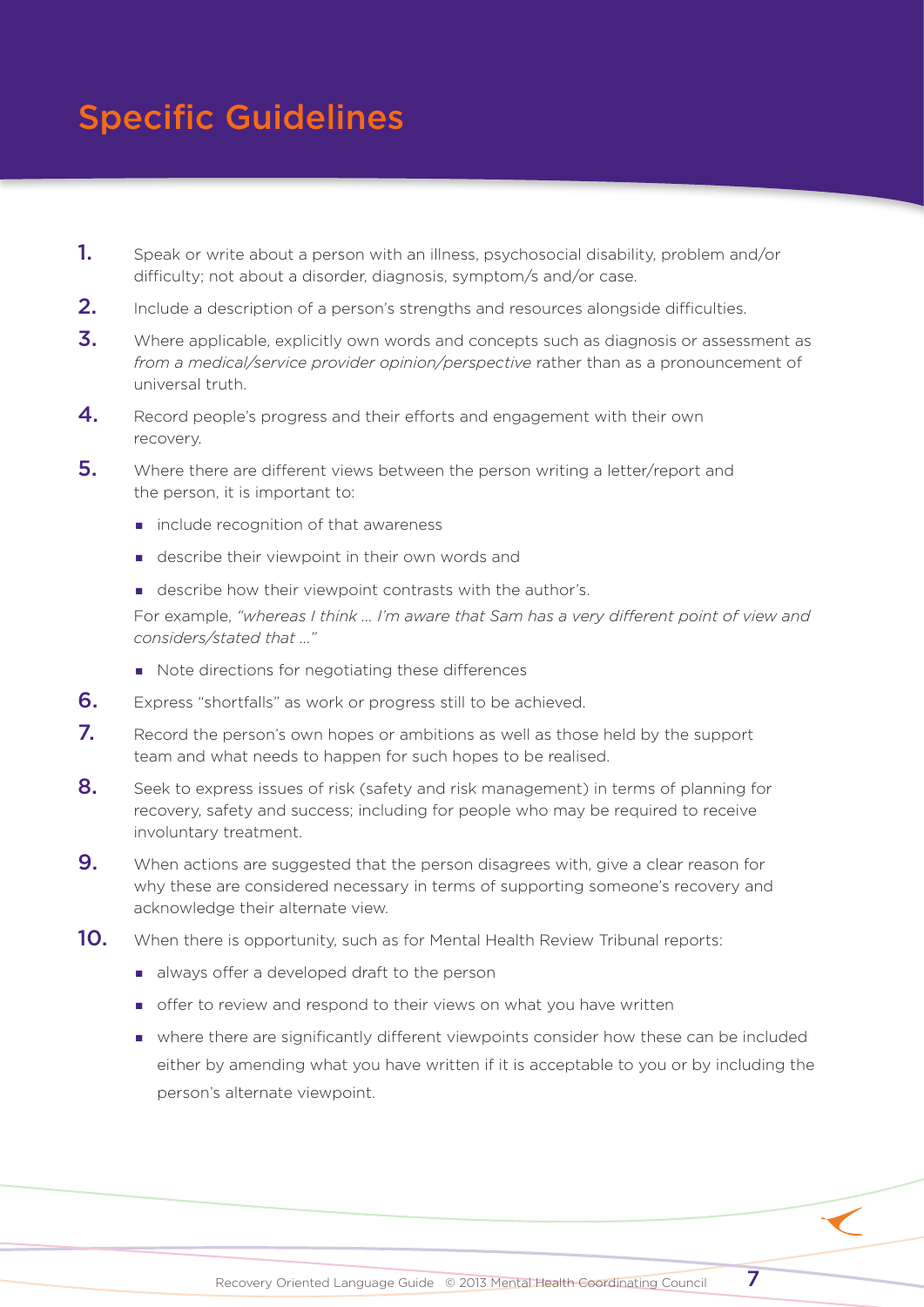## Specific Guidelines

- **11.** Be aware that letters and reports are constructions rather than objective descriptions. Where possible, write reports with the person they are about, while at the same time preserving the integrity and authenticity of your own viewpoint.
- **12.** Where there is a practice of offering people copies of letters written about them consider if the letter could instead be written directly to the person it is about – as a record of the conversation and a reminder of decisions – and copied to the other relevant parties (e.g., peer workers, support workers, general practitioners).
- 13. Set up recovery oriented language prompts in organisational documents and data templates, and include in continuous improvement audit processes (e.g., *MHCC Organisation Builder - Policy Resource* and *ROSSAT*).10

### And, most importantly, always remember:

- **Recovery** is a journey undertaken by people with lived experience of mental illness/ emotional distress
- Recovery oriented practice/service provision is how workers and services support people in their individual recovery journey.

This Language Guide was developed primarily for community service and health workers. However, to overcome social exclusion we need to also encourage use of language that supports recovery by other people in our broader community and workplaces.

8

10 NSW Consumer Advisory Group - Mental Health Inc. and MHCC (2011).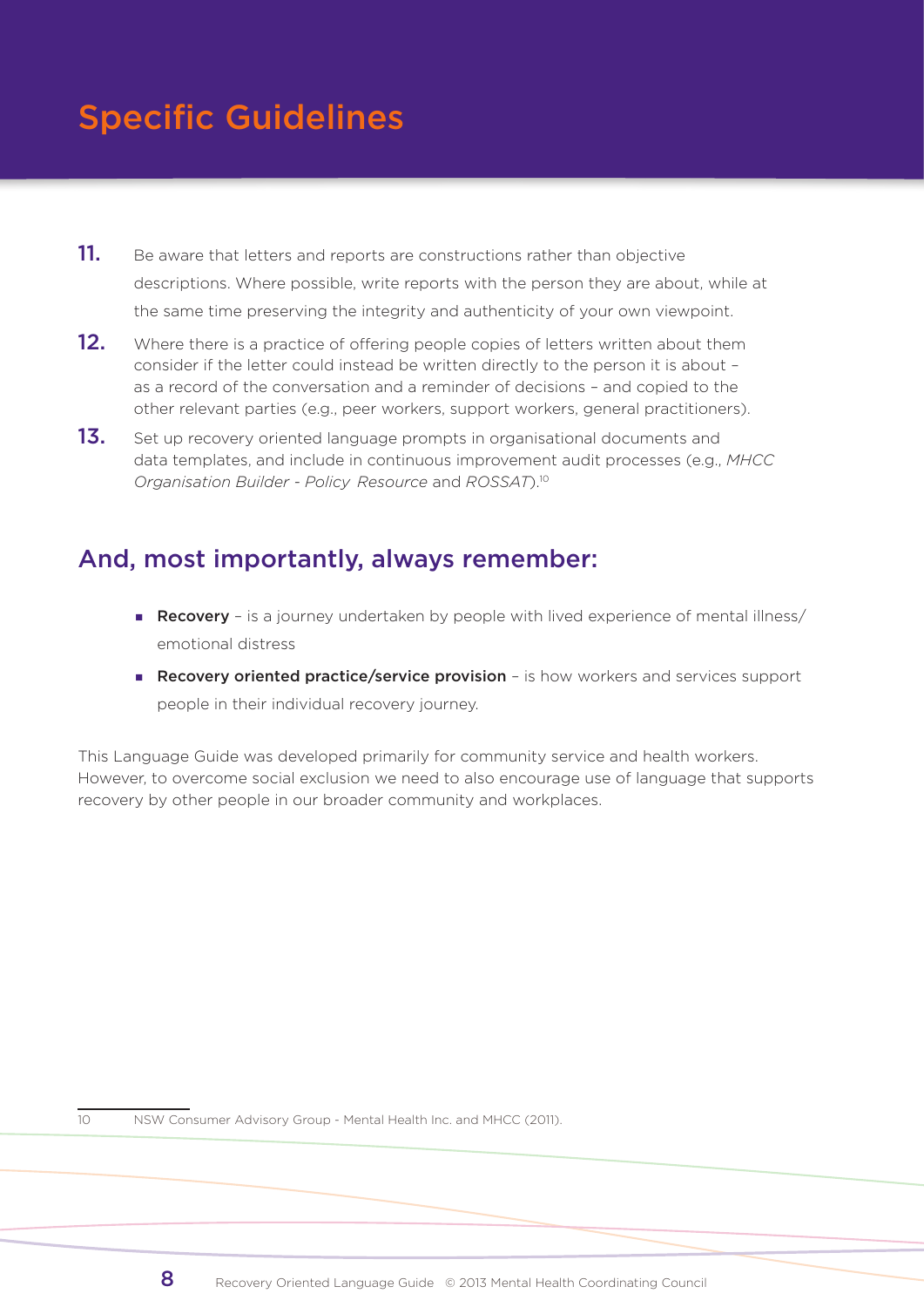## References

#### Primary References:

- Beaton, S. Forster P. and Maple M. (2013). S*uicide and Language: Why We Shouldn't Use the 'C' Word*. In Psych: Australian Psychological Society (February).
- Burge, M. /Consumer Advocate (2010). Exerpt from speech given at *TheMHs Conference 2010.*
- Department of Health and Ageing (2012, draft). *National Recovery Oriented Mental Health Practice Framework.*
- Devon Partnership Trust and Torbay Care Trust (2008). *Putting Recovery at the Heart of All We Do.*
- NSW Consumer Advisory Group Mental Health Inc. and Mental Health Coordinating Council (2011). *Recovery Oriented Service Self-Assessment Toolkit (ROSSAT): A Recovery Resource for Mental Health Community Managed Organisations Project – Final Project Report.*
- National Mental Health Consumer & Carer Forum (2011). *Unravelling Psychosocial Disability: A Position Statement by the National Mental Health Consumer & Carer Forum on Psychosocial Disability Associated with Mental Health Conditions.*
- Roberts, G. and Thekkepalakkal, A. (2009). *Developing Recovery Oriented Practice A Guide to Writing Reports and Letters: Recovery and Independent Living PEG Advisory Paper 9.*  Devon Partnership Trust, UK.
- United Nations General Assembly (2006). *Convention on the Rights of Persons with Disabilities.*
- Wahl, O. (2010). *Recovery Language.*

#### Secondary References/Other Recommended Reading:

- Community Mental Health Australia (2012). *Taking Our Place Community Mental Health Australia: Working Together to Improve Mental Health in the Community.*
- **Brown, W. & Kandirikirira, N. (2007).** *Recovering Mental Health in Scotland. Report on Narrative Investigation of Mental Health Recovery.* Glasgow, Scottish Recovery Network.
- National Mental Health Commission (2012). *A Contributing Life: the 2012 National Report Card on Mental Health and Suicide Prevention.*
- Slade, M. (2009). *100 Ways to Support Recovery: A Guide for Mental Health Professionals.*
- Walker, M.T. (2006). The Social Construction of Mental Illness and its Implications for the Recovery Model. *International Journal of Psychosocial Rehabilitation. 10 (1), 71-87.*
- World Network of Users and Survivors of Psychiatry (WNUSP), (2008). *Implementation Manual for the United Nations Convention on the Rights of Persons with Disabilities.*